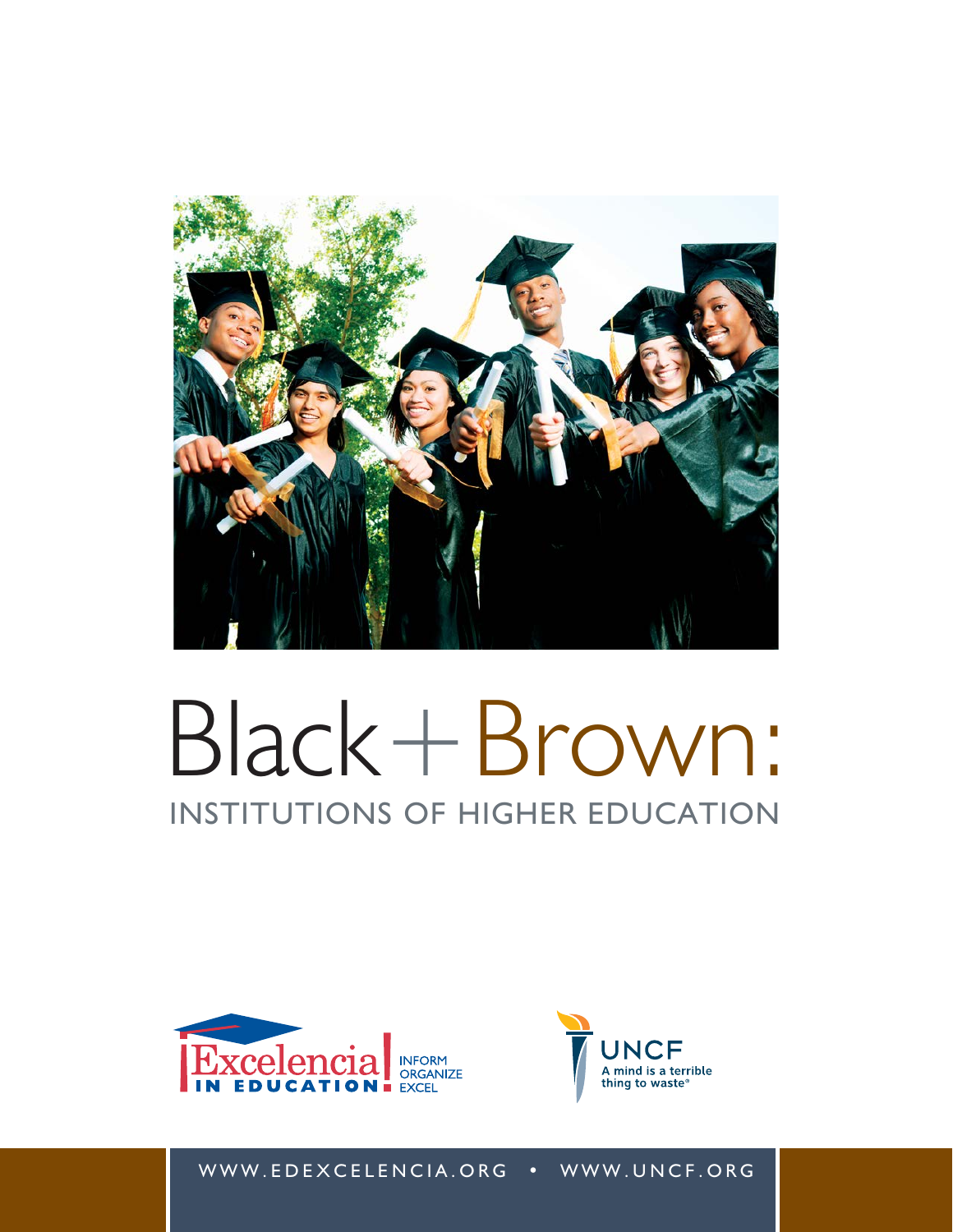

## FOREWORD

#### *EXCELENCIA* **IN EDUCATION**

*Excelencia* in Education's (*Excelencia*) mission is to accelerate Latino student success in higher education. We focus on Latino students, not to the exclusion of others, but to ensure their strengths and needs are integrated into the policies and practices that can ultimately serve all students well. Working to better address the nation's workforce and civic leadership needs, we reject the deficit model portrayal of the Latino community. Instead our work offers analysis, and strategies from an asset-based approach and focuses on the opportunities available for all to serve this country's young and fast-growing Latino community.

Over half of all Latino undergraduate students in higher education are enrolled in just over 11% of institutions in the United States identified as Hispanic-Serving Institutions (HSIs). As the Latino population continues to grow, the number of Latino college-bound students and the number of HSIs are also projected to grow. HSIs play a vital role in Latino students' pursuit of higher education and *Excelencia* works with HSIs and emerging HSIs to identify and improve practices to increase Latino and other student success. We have reported on the status and impact of Hispanic Serving Institutions since our founding in 2004. Recognizing the critical role we play in providing data driven analysis *Excelencia* launched the Hispanic-SERVING Institutions Center for Policy and Practice (HSI-CP<sup>2</sup>) in June 2014. The goals of the  $HSI-CP<sup>2</sup>$  are to inform public policy, and conduct research and analysis about practices for Latino student success.

Even as *Excelencia* has developed substantial research about the strengths and needs of Latino students

in higher education we recognize the significant consistency with many black students in higher education. This affinity, combined with the growth of Latino and black student population in higher education, led us to examine where many choose to enroll— HSIs and Historically Black Colleges and Universities (HBCUs). Combined HSIs and HBCUs enrolled 48 percent of all black and Latino students in 2012-13.

In committing to bring to the public data and analysis that reflect the educational experiences at institutions serving two of the largest growing student populations, we chose UNCF Patterson Institute as our partner. Now, we invite you to examine the profile of these two important groups of institutions and consider their role in educating tomorrow's workforce and our country's future civic leadership.

Jene E.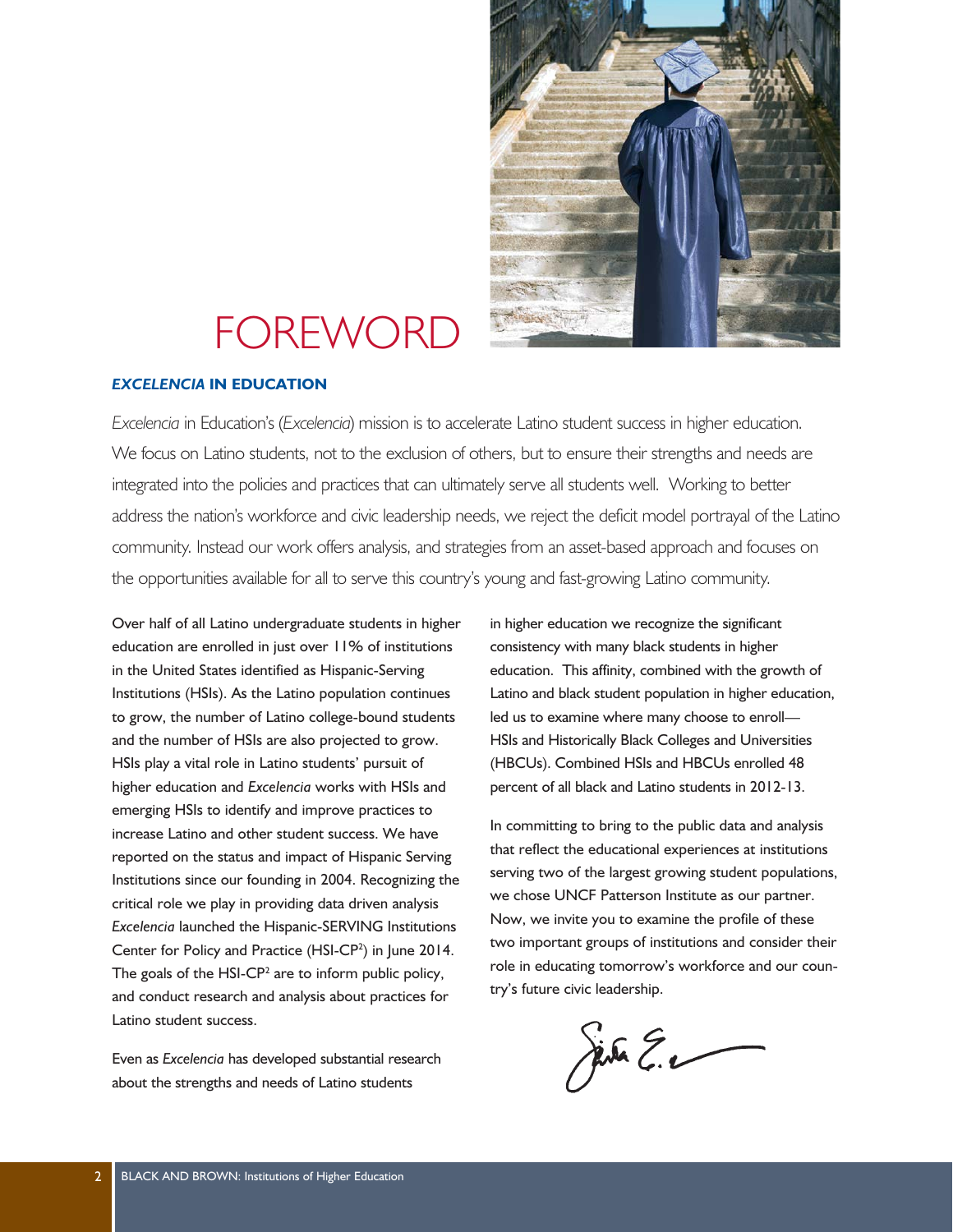#### **UNCF — FREDERICK D. PATTERSON RESEARCH INSTITUTE**

Since its founding UNCF has targeted the financial barriers that obstruct college attainment for African Americans. Though daunting and formidable obstacles, dollars are not the only barriers that UNCF works to remove. Inaccurate data and information as well as tendentious analyses and critiques of African American educational issues are all-too-often obstructions that UNCF must contend with and navigate. And no topic has been the object of more misinformation and partisanship than Historically Black Colleges and Universities (HBCUs).

HBCUs have often been a partisan target for those who oppose college aspirations of African Americans or for those who, misguided and misinformed, assume that any category with black in its title is exclusionary or somehow passé in post-racial America. So, in 1996, UNCF created the Frederick Douglass Patterson Research Institute to conduct research and disseminate accurate data and rigorously vetted reports about African American educational attainment from cradle to college and, importantly, about the role, the record of accomplishments and the impact of HBCUs.

Our research is purposeful, intentional and evidence based. Its audience is government policy and decision makers, philanthropies, educators, corporations, and individuals--including parents and students, community leaders, all of whom have important roles to perform as we work to ensure that more African Americans earn college diplomas. Patterson has a robust publication library with more work in progress, and its voice is both heard and considered in the national education conversation.

What sets this publication apart is that it is a collaborative product conceived and executed with a new and important partner, *Excelencia* in Education, whose mission is to "accelerate Latino student success in higher education." *Excelencia* and UNCF not only share the aspiration of student success in higher education, we also believe that insight is gained when the aspirations of African Americans and Latinos are considered side by side so we can intentionally consider approaches, impacts and results. Though distinctive, the two communities share many commonalities, including our belief that we are not competitors, that we can learn from one another and that individual community successes have broader benefits for our nation as a whole. Taken together, Latinos and African Americans represent 30% of our national population. Growth in these populations is projected to continue at a robust pace throughout the century, yet both communities trail other groups and the nation as a whole in education attainment. At UNCF, we believe that it is imperative that we close the attainment gaps at every educational level, if we are to close the gap in college completion rates. Attainment from preschool thru high school is the foundation for post-secondary success. College attainment is essential in ensuring economic security and a host of other beneficial societal outcomes from civic engagement to life expectancy.

College attainment is as vital today as it was in 1944 when UNCF was founded, but today it is even more consequential. A college degree is fast becoming the minimum academic credential of the 21st century's high-skill economy. What high school was in the twentieth century, college is today: the academic imprimatur for the cognitive skills and capacities that learners must have to compete and remain competitive in a world where work requires intellectual agility and resilience and rewards the individual who can continue to learn and build new capabilities.

This publication, then, provides information about the institutions—HBCUs and HSIs—that have in the past and continue today to perform important roles in the educational attainment of African Americans and Latinos. It is the first, and certainly not the last, publication to present vital information as a shared narrative of African Americans and Latinos journeys to and thru college.

Mukuel Lamey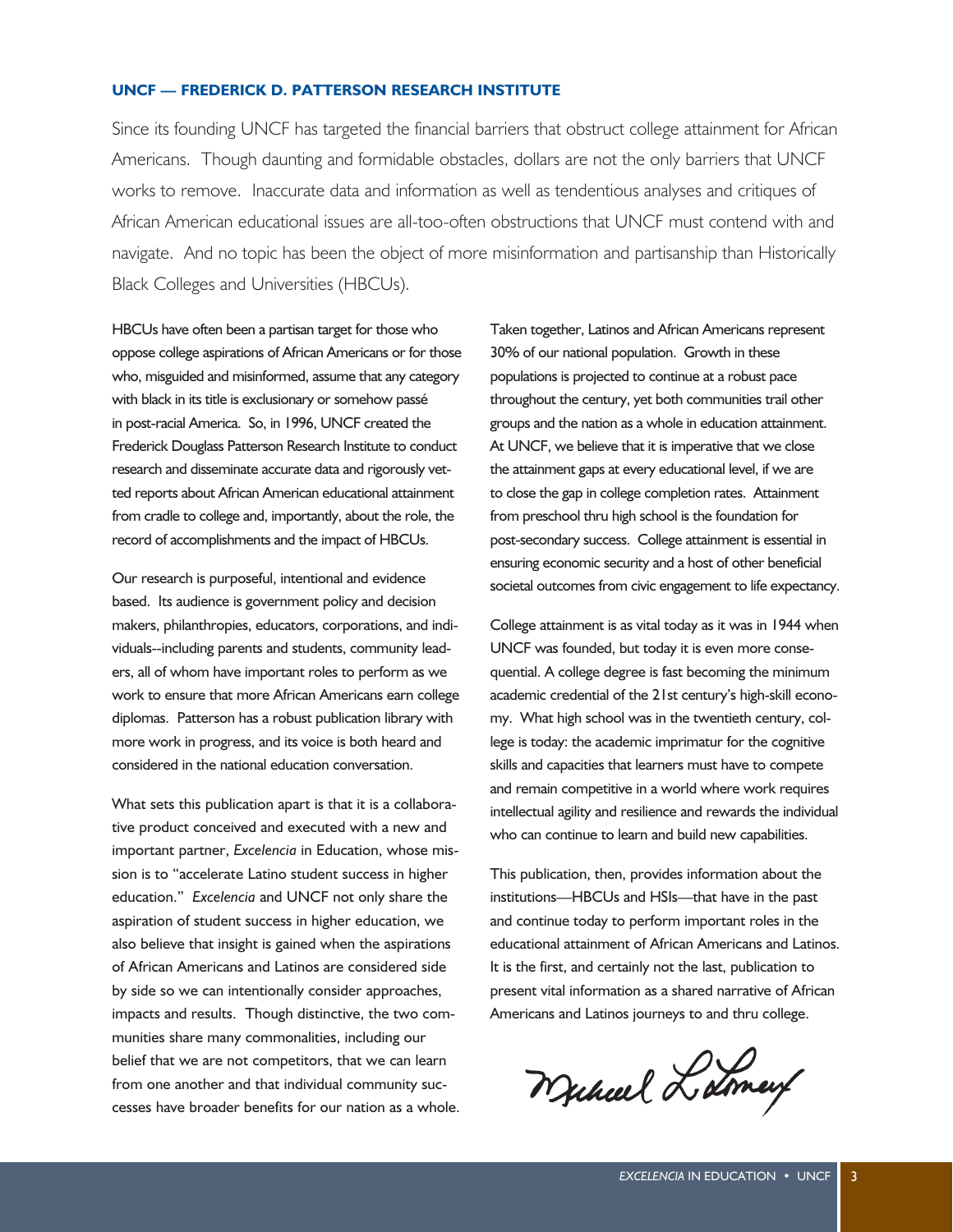Historically Black Colleges and Universities (HBCUs) and Hispanic-Serving Institutions (HSIs) represent a small percentage of all institutions in the United States but educate a large portion of all black<sup>1</sup> and Latino<sup>2</sup> students, many of whom are low-income and first-generation college attendees. Given the population growth of these students overall, both HSIs and HBCUs are in a distinct position to help move the country's



college completion agenda forward. Therefore, showing the commonalities between these two groups of institutions can be beneficial in raising policy awareness about Latino and black students and the institutions serving them. The purpose of this short summary is to share information on the common characteristics between HBCUs and HSIs and provide a one-page factsheet<sup>3</sup> on each set of institutions.

#### **DEFINITION**

- $\blacksquare$  According to the Higher Education Act, HBCUs<sup>4</sup> are defined as "… any historically black college or university that was established prior to 1964, whose principal mission was, and is, the education of black Americans, and that is accredited by a nationally recognized accrediting agency or association determined by the Secretary [of Education] to be a reliable authority as to the quality of training offered or is, according to such an agency or association, making reasonable progress toward accreditation."
- $\blacksquare$  HSIs are defined in the Higher Education Act<sup>5</sup> as accredited and degree-granting public or private nonprofit institutions of higher education with 25 percent or more total undergraduate Hispanic fulltime equivalent student enrollment.<sup>6</sup>

#### **OVERVIEW**

- **E** HBCUs and HSIs represent 20 percent of all institutions but enrolled 48 percent of all black and Hispanic undergraduate students in the fall of 2012.
- $\blacksquare$  60 percent of undergraduate students at HSIs and HBCUs are Hispanic or black.

#### **LOCATION**

- **E** HBCUs and HSIs are very concentrated geographically. In 2012-13, the majority of HBCUs and HSIs were located in the southern half of the United States.
- $\blacksquare$  Most HSIs and HBCUs are located within cities, rather than in suburbs or rural communities.

#### **GOVERNANCE**

- In 2012-13, half of HBCUs (50 percent) and most HSIs (68 percent) were public institutions.
- In 2012-13, St. Philip's College in Texas was both an HSI and an HBCU.

#### **ENROLLMENT**

**E** HBCU-enrolled blacks and HSI-enrolled Hispanics are more likely to be women than men (60 percent female vs. 39 percent male for HBCU-enrolled blacks, and 58 percent female vs. 40 percent male for HSI-enrolled Hispanics).

#### **HSIS & HBCUS WITH GRADUATE PROGRAMS**

■ In 2012-13, 35 percent of HSIs and 56 percent of HBCUs offered graduate degrees.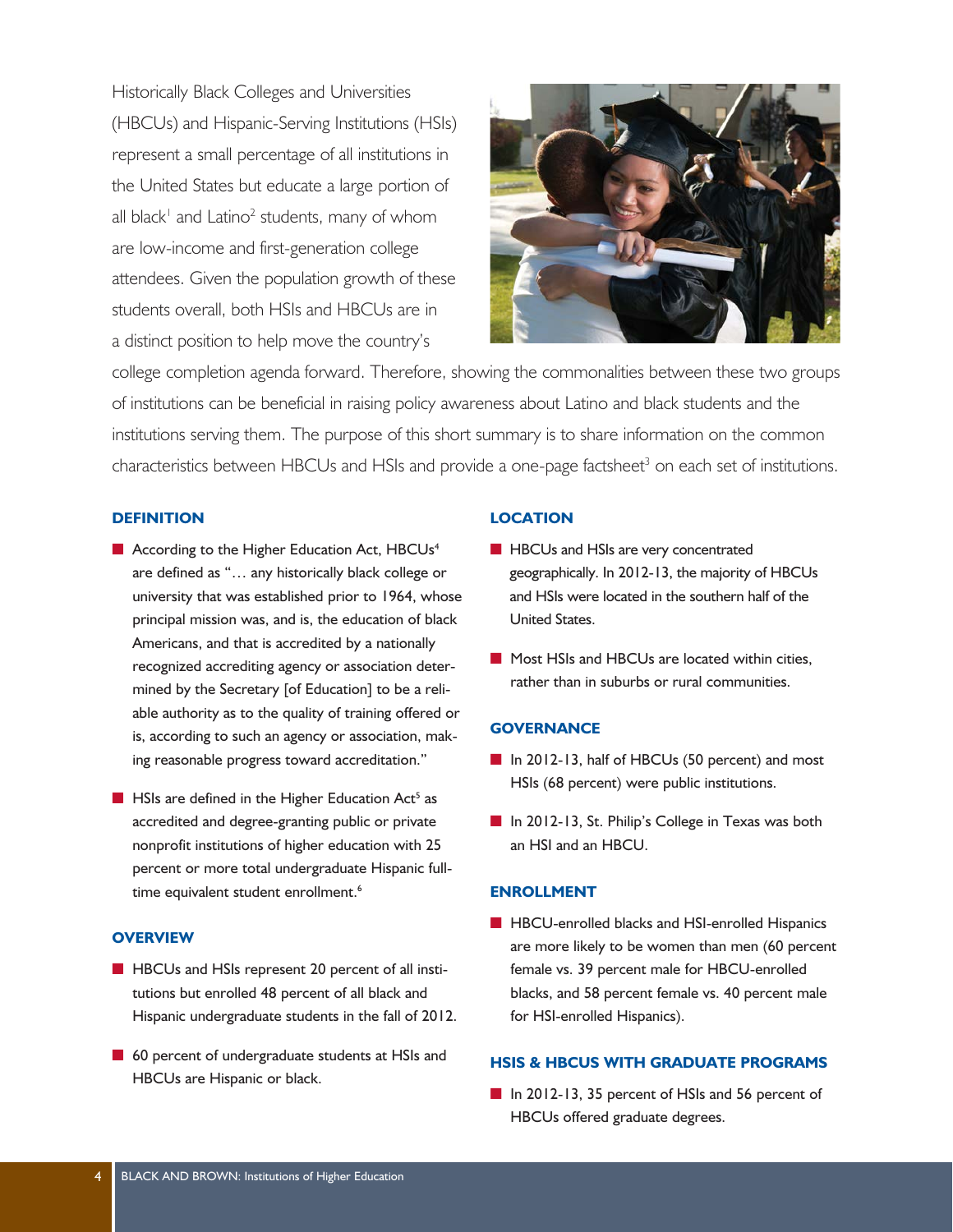

#### **HISTORY**

In Title III of the Higher Education Act of 1965, Congress officially defined an HBCU as an institution whose principal mission was and is the education of black Americans, was accredited and was established before 1964.

#### **OVERVIEW**

- In 2012-13, there were 100 HBCUs located in 19 states, the District of Columbia and the U.S. Virgin Islands, representing 3 percent of all institutions of higher education.<sup>7</sup>
- **Q 10 percent of black or African American undergrad**uates were enrolled at HBCUs in the fall of 2012.

#### **LOCATION**

- **E** HBCUs are very concentrated geographically. In 2012, 92 percent of HBCUs were located in the southern United States, with 76 percent in the southeast specifically.
- $\blacksquare$  Alabama had the most HBCUs (15), followed by North Carolina (10) and Georgia and Texas (9 each).
- $\blacksquare$  HBCUs are also located in states that may not be generally known for having HBCUs, such as Missouri, Ohio and West Virginia.

## **Historically** Black Colleges & Universities

#### **GOVERNANCE**

■ The majority (88%) of HBCUs in 2012-13 were four-year institutions granting degrees at the baccalaureate level or higher. 56 percent awarded a post-baccalaureate degree, and 33 percent awarded degrees at the doctoral level.

#### **ACCESS**

- In 2012, 32 percent of HBCUs had an open admissions policy. HBCUs, on average, are more affordable for students to attend. In 2012-13, the average total price of attendance for HBCUs was \$21,824, 28 percent lower than the average total price of attendance for all institutions (\$30,105).
- $\blacksquare$  HBCUs promote social mobility by enrolling more students from lower socioeconomic backgrounds.<sup>8</sup> In 2012-13, 73 percent of students enrolled at HBCUs were recipients of Pell Grants, compared with a national average of 42 percent.

#### **HBCUS WITH GRADUATE PROGRAMS**

- G Of the 100 HBCUs, 56 offered graduate degrees in 2012 (33 offered doctoral degrees).
- Over half of these HBCUs were located in Georgia and North Carolina (six each) Alabama, and Virginia (five each), and Louisiana and Maryland (four each).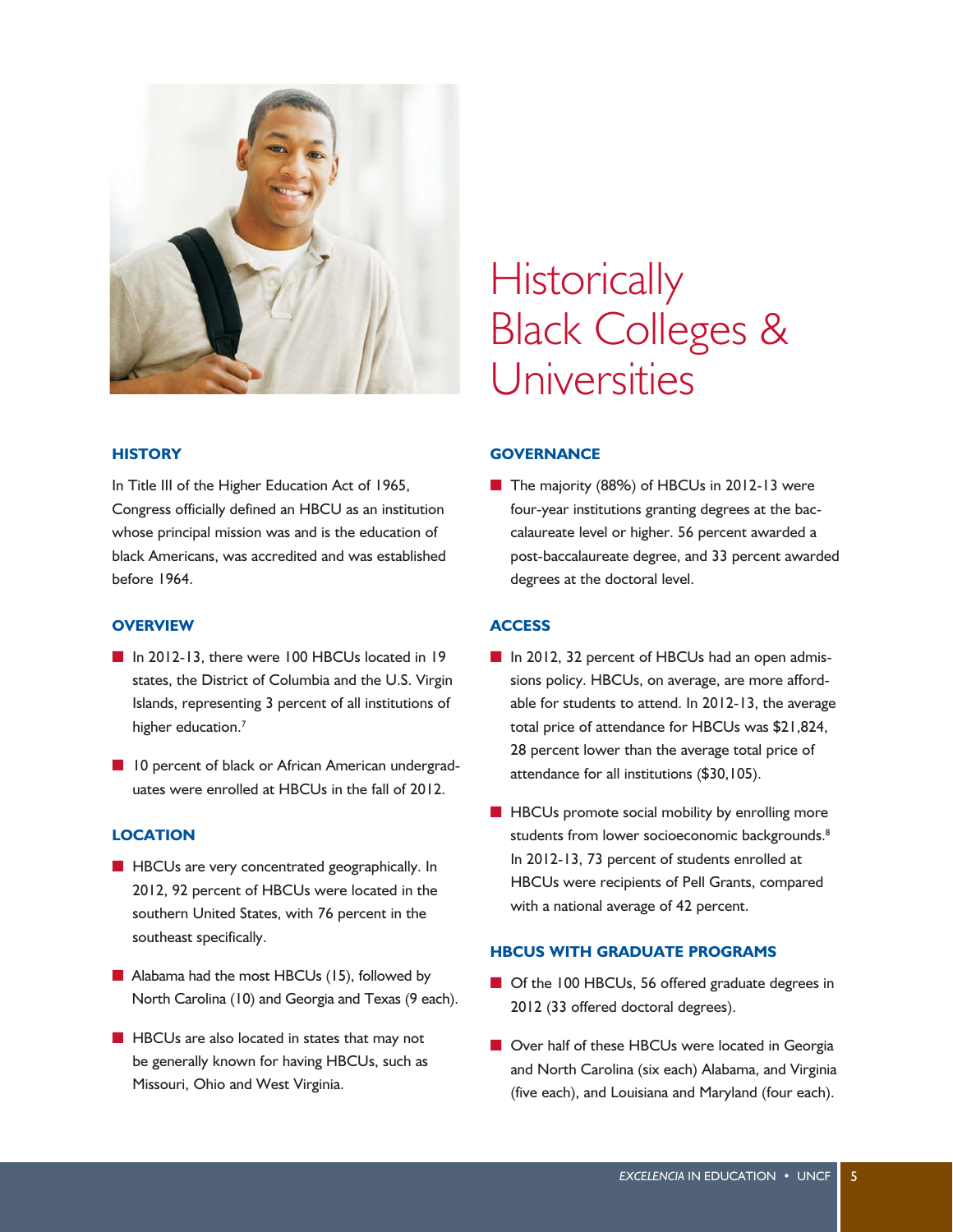## Hispanic-Serving Institutions

#### **HISTORY**

The identification of Hispanic-Serving Institutions began in the 1980s. Leaders at the federal, state and institutional levels recognized that a small set of institutions enrolled a large percentage of Latino students but had low levels of resources to educate these students. The classification of HSIs formally recognized these institutions for capacity-building and other support.

#### **OVERVIEW**

- In 2012-13, there were 370 HSIs located in 15 states and Puerto Rico, representing 11 percent of all institutions of higher education.<sup>9</sup>
- $\blacksquare$  More than half (59 percent) of Latino undergraduates were enrolled at HSIs in 2012-13.
- $\blacksquare$  The number of HSIs is growing. In ten years (2003-13)<sup>10</sup>, the number of HSIs grew from 238 to 370.

#### **LOCATION**

- **B** HSIs are very concentrated geographically. In 2012-13, 85 percent of HSIs were located in five states and Puerto Rico, with 62 percent in the southwest United States.
- California has the most HSIs  $(127)$ , followed by Texas (68), Puerto Rico (59), New Mexico (22), Florida (20), and New York (18).
- $\blacksquare$  HSIs are also located in states not generally known for having large Latino populations, such as Connecticut, Kansas, Massachusetts and Washington.



#### **GOVERNANCE**

- The majority of HSIs in 2012-13 were two-year institutions. Almost half of all HSIs (48 percent) were public community colleges (178), and 4 percent of HSIs (15) were private, not-for-profit two-year institutions.
- $\blacksquare$  In comparison, about 20 percent of HSIs (72) were public colleges or universities, and 28 percent of HSIs (105) were private, not-for-profit four-year institutions

#### **ADMISSIONS**

 $\blacksquare$  HSIs provided greater access to degree-granting institutions of higher education than other institutions. In 2012-13, 61 percent of HSIs (226) had an open admissions policy,<sup>11</sup> compared with 38 percent of all degree-granting institutions.

#### **EMERGING HSIS**

- In 2012-13, there were 277 emerging HSIs (defined as institutions with15-24 percent undergraduate full-time equivalent Hispanic enrollment) in addition to the 370 designated as such.
- **Exercise** Emerging HSIs were located in 31 states; 38 percent (104) were private, not-for-profit four-year institutions, 35 percent (98) were public, two-year institutions, and 24 percent (65) were public colleges or universities.

#### **HSIS WITH GRADUATE PROGRAMS**

- G Of the 370 HSIs, 139 offered graduate degrees in 2012-13 (66 offered doctoral degrees).
- $\blacksquare$  The largest numbers of HSIs with graduate programs were in California (36), Puerto Rico (36) and Texas (26).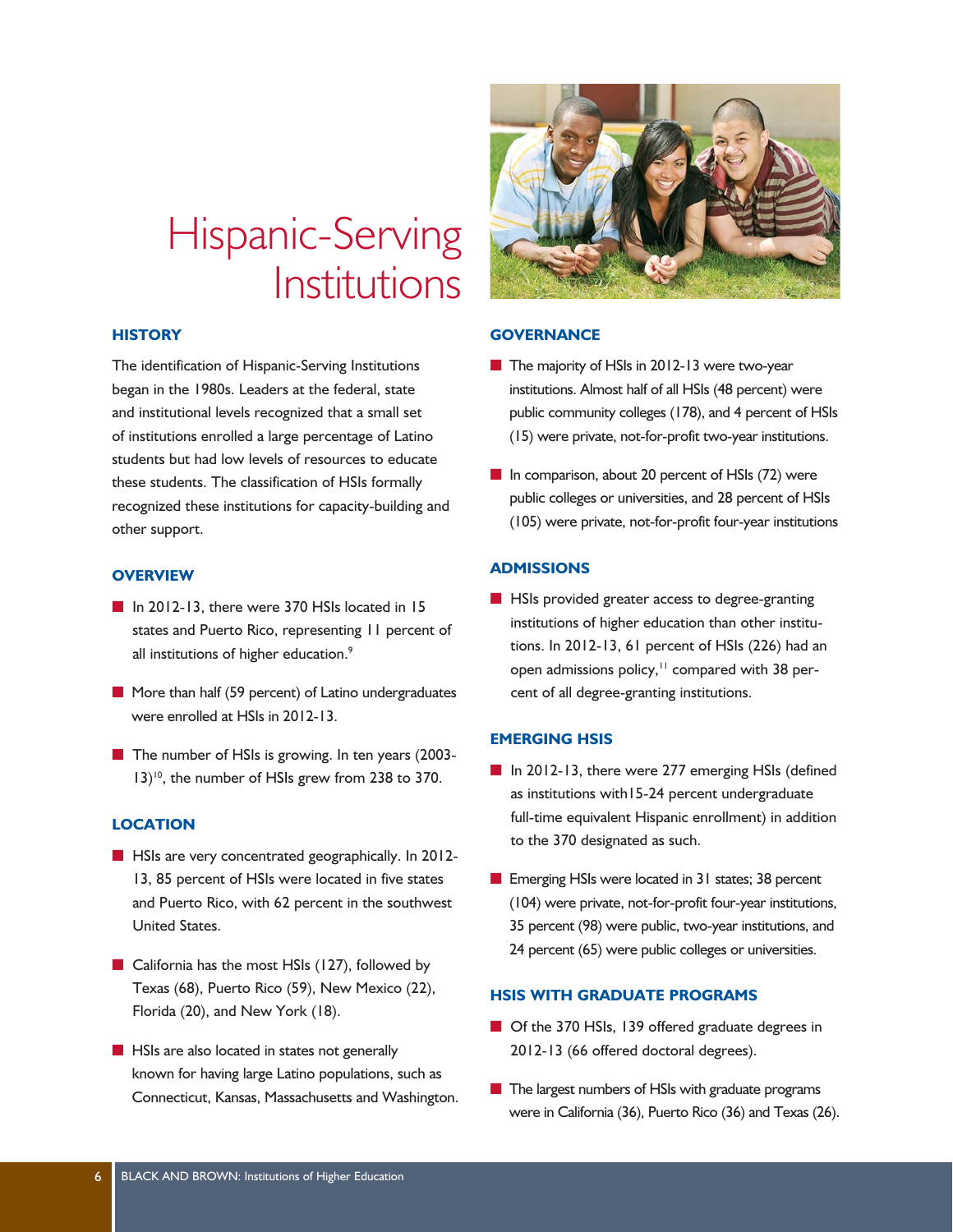### *EXCELENCIA* IN EDUCATION



*Excelencia* in Education accelerates higher education success for Latino

students by providing data-driven analysis of the educational status of Latinos, and by promoting education policies and institutional practices that support their

academic achievement. A not-for-profit organization, *Excelencia* is building a network of results-oriented educators and policymakers to address the U.S. economy's need for a highly educated workforce and for civic leadership. For more information, please visit www.EdExcelencia.org.

### UNCF — FREDERICK D. PATTERSON RESEARCH INSTITUTE



The Frederick D. Patterson Research Institute (FDPRI), the research arm of UNCF, was established in 1996 and

is dedicated to conducting and disseminating research that informs policymakers, educators, philanthropists and the general public on how to best improve educational opportunities and outcomes for African Americans from preschool to and through college.

UNCF's mission is to build a robust and nationally recognized pipeline of under-represented students who, because of UNCF support, become highly qualified college graduates and to ensure that our network of member institutions is a respected model of best practice in moving students to and through college. For more information, please visit www.uncf.org/fdpri.

### ENDNOTES

- 1 The terms "black" and "African American" are used interchangeably in this document, and are used to include black non-Americans..
- 2 The terms "Hispanic" and "Latino" are used interchangeably in this document.
- 3 Except where otherwise stated, all data are from the U.S. Department of Education, National Center for Education Statistics (NCES), Institutional Postsecondary Education Data System (IPEDS), 2012-2013, institutional characteristics and fall enrollment surveys.
- 4 There are 105 HBCUs identified by the White House Initiative on HBCUs; however, these analyses make use of only the 100 HBCUs whose data are included in the Integrated Postsecondary Education Data Systems (IPEDS).
- 5 The Higher Education Opportunity Act, PL110-315.
- 6 Summary of Title V of the Higher Education Act, as amended in 2008. To be eligible for the "Developing HSI Program," the law further requires that an HSI have a high enrollment of needy students and low educational and general expenditures.
- 7 Institutions of higher education are defined as two-year or four-year, public or private, not-for-profit degree-granting institutions.
- 8 Awokoya, J., Richards, D., & Myrick-Harris, C. (2012). *Serving students and the public good: HBCUs and the Washington Monthly's College Rankings.* Fairfax, VA: Frederick D. Patterson Research Institute, UNCF. Richards, D.A.R., & Awokoya, J.T. (2012). *Understanding HBCU retention and completion.* Fairfax, VA: Frederick D. Patterson Research Institute, UNCF.
- 9 Institutions of higher education are defined as two-year or four-year, public or private, not-for-profit degree-granting institutions.
- 10 Based on *Excelencia* in Education analysis of IPEDS fall enrollment surveys from the 2003-04 and 2012-13 academic years
- 11 IPEDS defines an open admissions policy as one where the institution will admit anyone who applies.